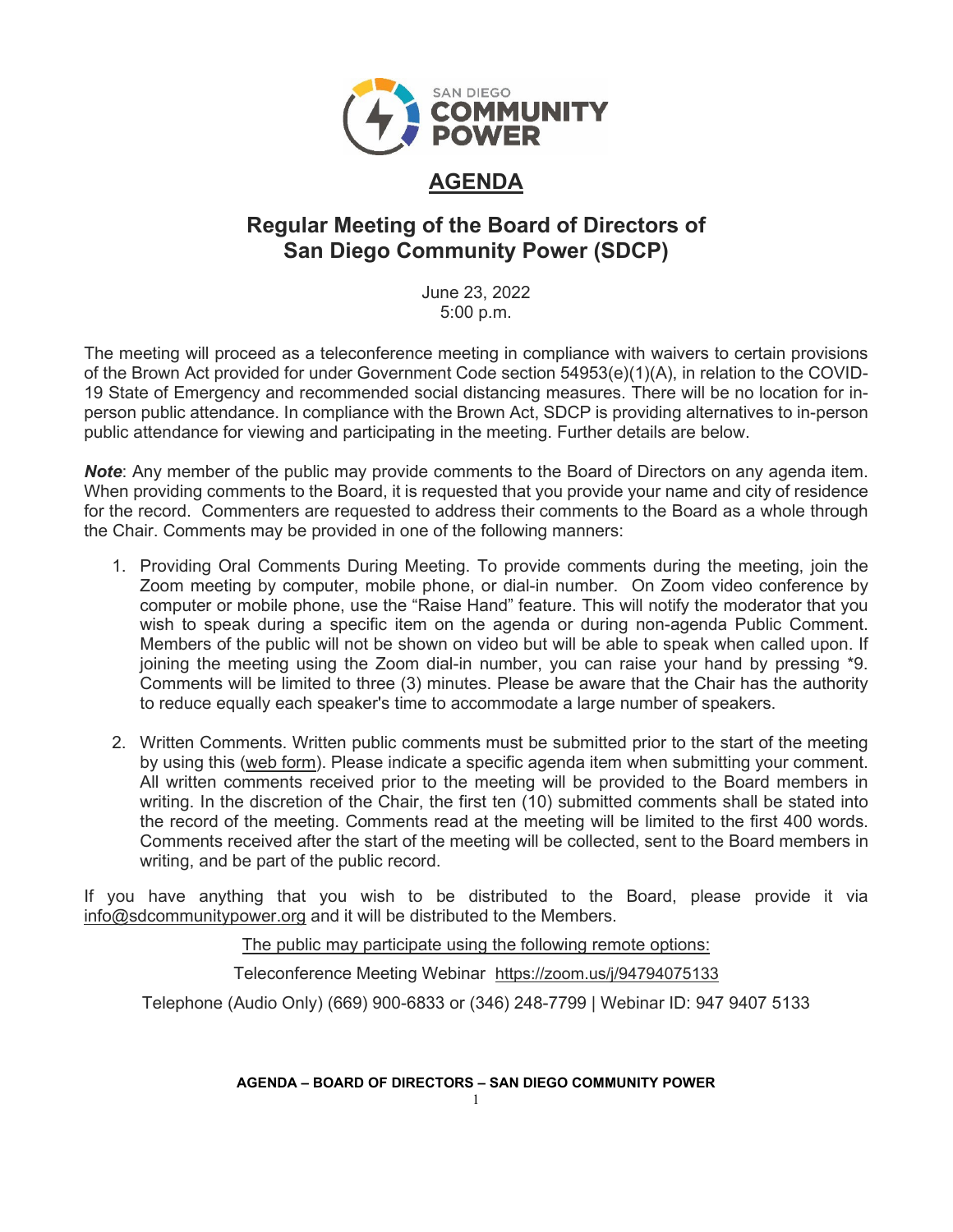### **Welcome**

**Call to Order**

**Pledge of Allegiance** 

**Roll Call**

**Items to be Added, Withdrawn, or Reordered on the Agenda**

### **Public Comments**

*Opportunity for members of the public to address the Board on any items not on the agenda but within the jurisdiction of the Board. Members of the public may provide a comment in either manner described above.* 

### **Consent Calendar**

*All matters are approved by one motion without discussion unless a member of the Board of Directors requests a specific item to be removed from the Consent Calendar for discussion. A member of the public may comment on any item on the Consent Calendar in either manner described above.* 

- **1. Approval of Findings to Continue Holding Remote/Teleconference Meetings Pursuant to Assembly Bill 361**
- **2. Receive and File Treasurer's Report for Period Ending 4/30/22**
- **3. Approval of Amendment to Professional Services Agreement with Maher Accountancy for up to \$223,000 for services in FY2023**
- **4. Approval of Amendment to Professional Services Agreement with Tosdal APC for up to \$314,000 for Legal and Regulatory Services in FY2023.**
- **5. Approval of Amendment to Professional Services Agreement with Keys & Fox, LLP for up to \$250,000 for Legal Services in FY2023.**
- **6. Update on Regulatory and Legislative Affairs**
- **7. Update on Back Office Metrics/Dashboard**
- **8. Approval of Community Advisory Committee (CAC) Reappointment of Members for Terms Ending in 2022.**

#### **Regular Agenda**

*The following items call for discussion or action by the Board of Directors. The Board may discuss and/or take action on any item listed below if the Board is so inclined.*

**9. Consideration of SDCP Mission, Vision, Core Values and Goals for 2023-2027**  Recommendation: Discuss and consider approval of SDCP Mission, Vision, Core Values and Goals for 2023-2027 as identified at the June 11, 2022 Board Workshop and Strategic Planning Session.